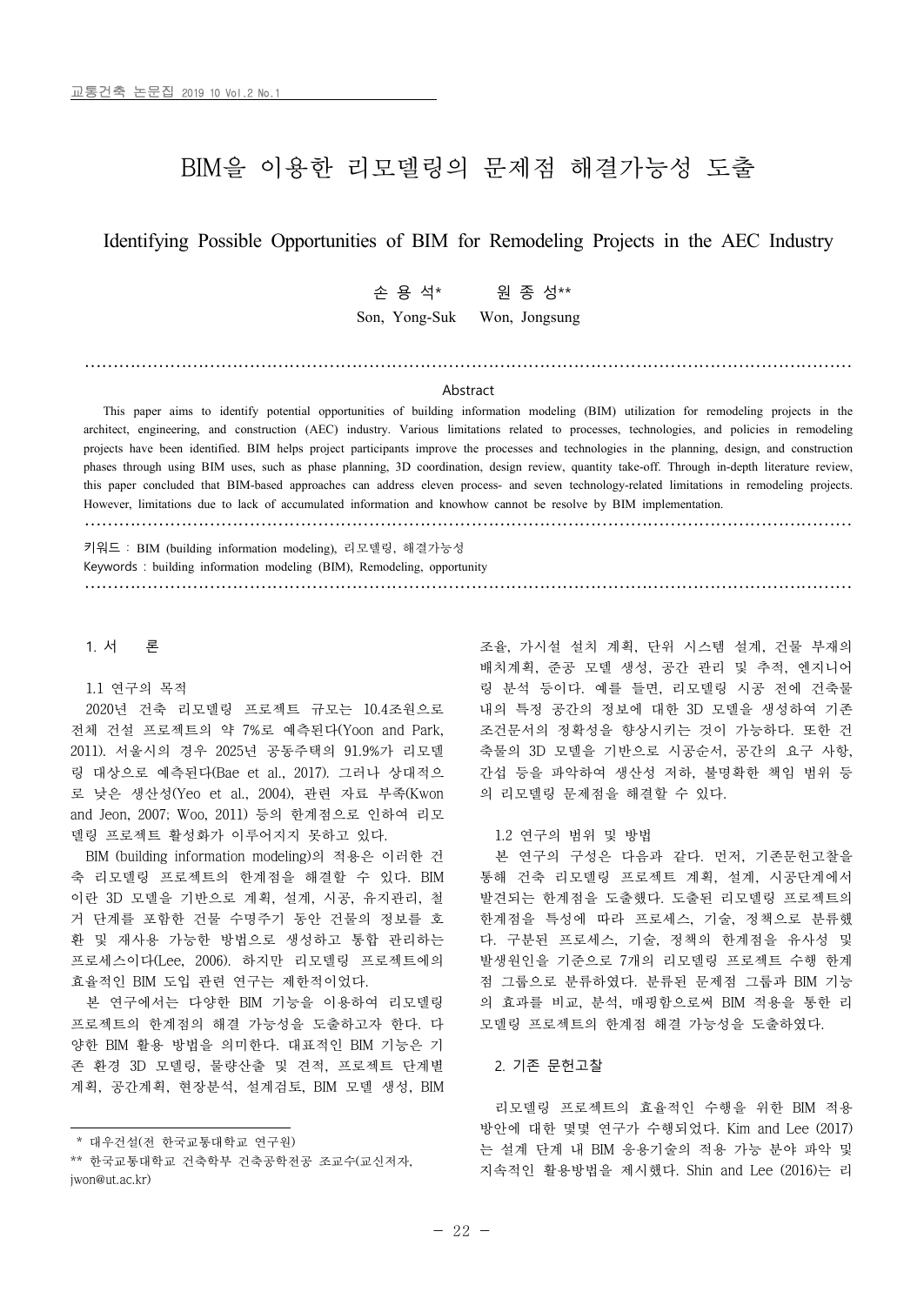#### 교통건축 논문집 2019 10 Vol.2 No.1

모델링 초기 단계부터 BIM 기술을 적용해 단기간에 최적 의 설계 안을 도출하기 위한 분석방법의 방향성을 제시했 다. Kang (2015)은 선행연구 분석을 통해 기존 리모델링 프로세스 및 문제점을 도출하고 리모델링에의 BIM을 도입 가능성을 분석하였다. 하지만 아직까지 리모델링 프로젝트 전반에의 BIM 도입 가능성에 대한 부석과 적용 방안에 대 한 연구는 부족했다.

# 3. 리모델링 프로젝트 관리의 문제점 도출

기존문헌고찰을 통하여 97개의 리모델링 프로젝트 관리 의 한계점을 도출했다. 리모델링 프로젝트 관리의 한계점 은 특성에 따라 프로세스, 기술, 정책 관련 문제점으로 분 류했다. 프로세스는 시간과 장소에 걸쳐 식별된 입력과 출 력을 가진 작업 활동의 특정한 순서를 의미하고, 기술은 기계들을 포함하는 작업에 과학적 지식을 적용한 것을 의 미한다. 정책은 의사결정 지침을 제공하기 위한 규칙으로 정의한다. 본 연구에서 도출된 프로세스 관련 리모델링 프 로젝트 관리의 한계점은 14개이다(Table 1). 14개의 문제점 은 발생원인을 기준으로 5개의 리모델링 문제점 그룹으로 분류했다(G1, G2, G3, G4, G7).

Table 1. Process-related challenges in remodeling projects

| No.             | Challenges                                                                                                                         | Group          | Author (Year)                                                                         |
|-----------------|------------------------------------------------------------------------------------------------------------------------------------|----------------|---------------------------------------------------------------------------------------|
| PR <sub>1</sub> | Congested working spaces on sites<br>of remodeling projects                                                                        | G1             | Yeo $(2014)$                                                                          |
| PR <sub>2</sub> | Construction and demolition works in<br>operation of buildings                                                                     | G1             | Jeon<br>Kwon<br>and<br>$(2007)$ , Woo $(2011)$                                        |
| PR <sub>3</sub> | Lack<br>of<br>experts in<br>remodeling<br>projects                                                                                 | G2             | Yeo (2014)                                                                            |
| PR4             | Lack of relevant data for remodeling<br>projects                                                                                   | G2             | Han, Cha, and Lee<br>(2009)                                                           |
| PR <sub>5</sub> | Lack of knowhow for remodeling<br>projects                                                                                         | G2             | Cha<br>Lee<br>and<br>(2016)                                                           |
| PR <sub>6</sub> | Inconsistent information<br>between<br>as-built drawings and real situation                                                        | G3             | Kang, Hwang, and<br>Kim (2008), Hwang<br>and Kim (2008)                               |
| PR7             | Uncertainty of work scopes<br>and<br>conditions on sites                                                                           | G <sub>3</sub> | Kim.<br>Kim.<br>and<br>Yang (2003), Lee<br>Cha $(2016)$ ,<br>and<br>Cha et al. (2008) |
| PR8             | Durability differences<br>between<br>existing structure components                                                                 | G <sub>3</sub> | Kim. Choi. and<br>Kim (2010), Lee et<br>al. (2002)                                    |
| PR <sub>9</sub> | Difficulty of<br>management<br>and<br>reviews due<br>to relatively<br>short<br>construction period of remodeling<br>projects       | G4             | Yeo et al. (2004)                                                                     |
| PR10            | Lack of information exchange among<br>owners, engineers, and designers                                                             | G4             | Kim,<br>Seo,<br>and<br>Hyun (2001), Yoon<br>and Yu (2017), Lee<br>and Cha (2016)      |
| <b>PR11</b>     | Project execution<br>based<br>on<br>without<br>experience<br>and<br>intuition<br>systematic processes                              | G7             | Lim.<br>Kim,<br>and<br>Jung (2001), Cha et<br>al. $(2008)$                            |
| <b>PR12</b>     | Non-consideration of<br>demolition<br>processes in remodeling projects                                                             | G7             | Yeo et al. (2004)                                                                     |
| <b>PR13</b>     | Difficulty of rearranging spaces in<br>buildings due to characteristics<br>of<br>wall-type structures<br>and<br>heating<br>systems | G7             | Kim et al. (2013),<br>Lee $(2014)$                                                    |
|                 | safety management<br>Lack of<br>since<br>PR14 owners<br>on economical<br>focus<br>perspectives                                     | G7             | Yang, Yoon, and<br>Jung (2012), Lee et<br>al. $(2002)$                                |

본 연구에서 도출된 기술 관련 리모델링 프로젝트 관리 의 한계점은 7개이다(Table 2). 기술 관련 한계점은 3개의 리모델링 문제점 그룹으로 재분류했다(G4, G5, G6). 사업 관리 시스템의 부재(G4)는 프로세스 관련 문제점과 기술 관련 문제점이 복합적으로 구성된다.

Table 2. Technology-related challenges in remodeling projects

| No.             | Challenges                                                                                                           | Group | Author (Year)                                                               |
|-----------------|----------------------------------------------------------------------------------------------------------------------|-------|-----------------------------------------------------------------------------|
| TE1             | Absence of management systems for<br>remodeling projects                                                             | G4    | Lee et al. (2002)                                                           |
| TE <sub>2</sub> | Higher levels of<br>structural<br>engineering in remodeling projects<br>than those in normal projects                | G5    | Jeon et al. $(2005)$ ,<br>Ji, Lee, and Lim<br>(2016)                        |
|                 | Economic losses due to connection<br>TE3 components damaged<br>in<br>disassembling structures                        | G5    | Kang, Hwang, and<br>Kim (2008), Lee et<br>al. (2002), Lee et<br>al. (2002)  |
|                 | schedule<br>Construction<br>and<br>TE4   management without<br>considering<br>characteristics of remodeling projects | G6    | Lim, Kim,<br>and<br>Jung (2001), Kim<br>et al. (2007), Lee<br>(2014)        |
|                 | TE5 Lack of R&D of construction<br>methods for remodeling projects                                                   | G6    | Lee et al. $(2002)$                                                         |
| TE <sub>6</sub> | Lack of R&D of construction<br>equipment for remodeling projects                                                     | G6    | Lim, Kim,<br>and<br>Jung (2001), Lee<br>et al. (2002), Cha<br>et al. (2008) |
| TE7             | Lack of R&D of materials and<br>components for remodeling projects                                                   | G6    | Cha et al. (2008)                                                           |

본 연구에서 도출된 정책 관련 리모델링 프로젝트 관리 한계점은 12개이다(Table 3). 하지만 정책에 대한 문제점 은 주로 제도, 입주자의 의사소통의 미흡과 인식에 대한 내용으로 BIM을 이용하여 직접적인 해결이 어렵다. 따라 서 BIM을 이용한 정책 관련 리모델링 프로젝트 관리 문제 점 해결 가능성은 본 연구의 범위에서 제외하였다.

Table 3. Policy-related challenges in remodeling projects

| No.             | Challenges                                                                                                                                                                                                                                           | Author (Year)                                                                 |
|-----------------|------------------------------------------------------------------------------------------------------------------------------------------------------------------------------------------------------------------------------------------------------|-------------------------------------------------------------------------------|
| PO1             | Financing difficulties for remodeling Seo, Kim, and Hyun<br>projects due to existing owners' burden $(2001)$ , Kim et<br>of expenses                                                                                                                 | al.<br>(2005)                                                                 |
| PO <sub>2</sub> | Difficulty of satisfying requirements as Jung et al. (2005), well as economic feasibility due to the Kim and Lee (2001),<br>larger number of participants in Lee<br>remodeling projects than that in new Kim, Kim, and Yang<br>construction projects | et al.<br>$(2002)$ ,<br>(2003)                                                |
| PO <sub>3</sub> | Absence of standards for profit<br>distribution obtained in remodeling Kim et al. (2013)<br>projects                                                                                                                                                 |                                                                               |
| PO <sub>4</sub> | Non-standardized construction estimate                                                                                                                                                                                                               | Kim<br>and Baek<br>$(2015)$ , Nam $(2013)$                                    |
| PO <sub>5</sub> | Inefficient management due to lack of<br>authority of project managers' authority Kim and Lee (2001)<br>in remodeling projects                                                                                                                       |                                                                               |
| PO <sub>6</sub> | Negative perspectives of remodeling Lee et al. (2002),<br>project rather than new construction and Cha et al.<br>lack of public relations                                                                                                            | $(2008)$ ,<br>Seo (2010)                                                      |
| PO <sub>7</sub> | Unclear obligation of defects occurred in Kim, Kim, and Yang<br>remodeling projects                                                                                                                                                                  | (2003)                                                                        |
| PO <sub>8</sub> | Insufficient efforts of governments<br>for<br>improving legislations and regulations on<br>remodeling projects                                                                                                                                       | Lee et al. (2002),<br>Han and Shin $(2012)$ ,<br>Lee $(2014)$ , Yoo<br>(2017) |
| PO <sub>9</sub> | Excessive regulations on remodeling and<br>extending existing buildings                                                                                                                                                                              | Kim, Park, and Cho<br>$(2005)$ , Seo $(2010)$ ,<br>Kim et al. (2013)          |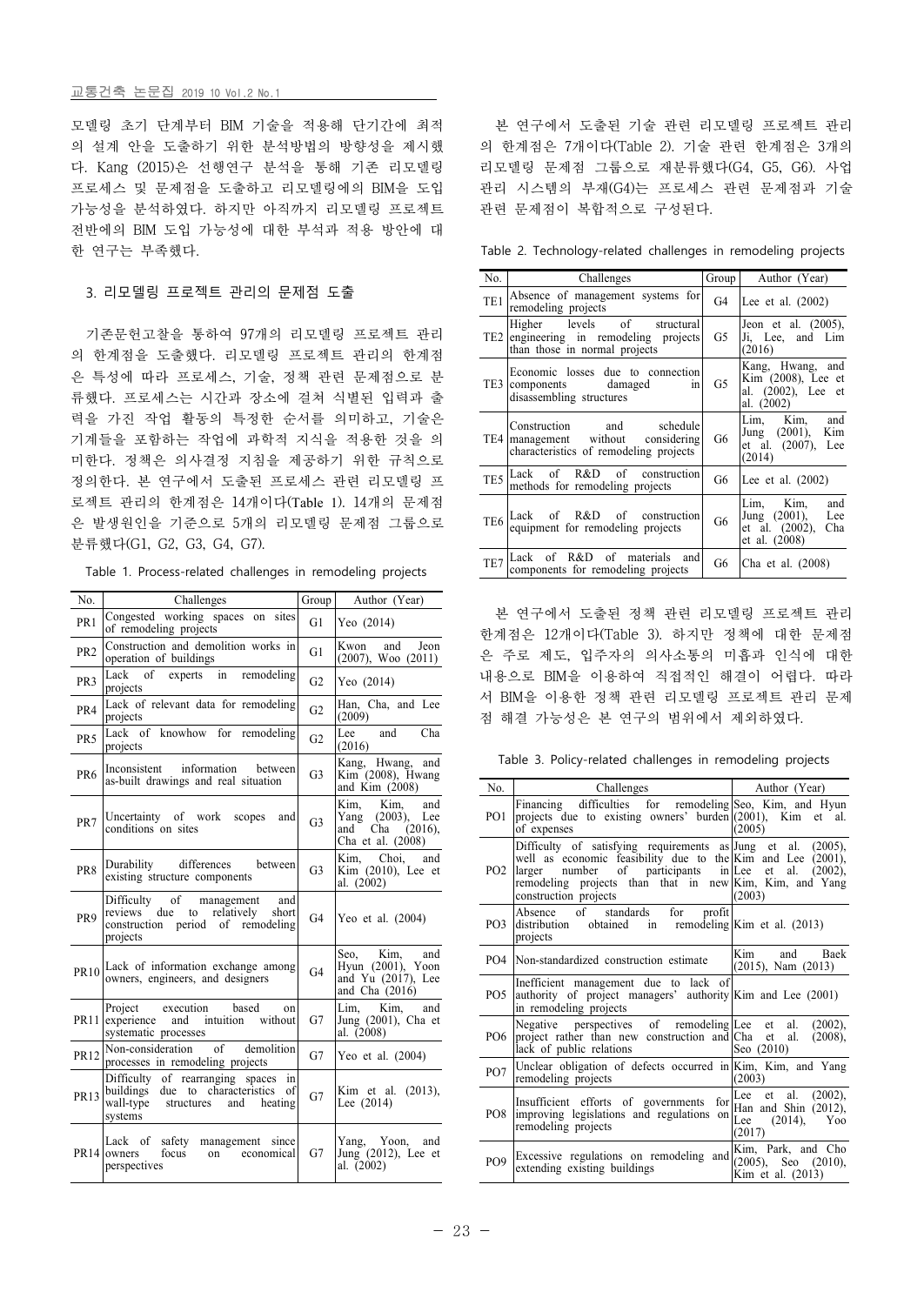교통건축 논문집 2019 10 Vol.2 No.1

| PO10 Lack of project delivery methods for Yoon, Kim, and Baek<br>remodeling projects (2003)                                                                                                        |        |
|----------------------------------------------------------------------------------------------------------------------------------------------------------------------------------------------------|--------|
| Lack of methods to improve economic Hwang and Song<br>politically values by remodeling buildings and to (2004), Lee (2005),<br>evaluate values earned from remodeled Kim, Cho, and Kim<br>projects | (2016) |
| PO12 Insufficient maintenance management for Lee et al. (2002)                                                                                                                                     |        |

## 4. 활용 가능한 BIM 기능 도출

전세계의 BIM 가이드라인(BCA, 2012; buildingSMART, 2012; Canada BIM Council, 2012; Anumba et al., 2010; CRC for Construction Innovation, 2009; Malvar et al., 2015; Bloomberg et al., 2012; NIBS, 2012; Azhar, 2012)은 다양한 BIM 기능을 정의했다. 따라서 본 연구에서는 이를 분석함으로써 기반으로 21개의 BIM 기능을 도출했다 (Table 4).

BIM 기능은 프로젝트의 계획, 설계, 시공, 유지관리, 철 거에 이르는 다양한 BIM 활용방안을 의미한다. 목적에 따 라 여러 개의 BIM 기능을 사용하여 최적의 해결 방법을 제시한다. 예를 들면, 가상의 3D 모델 및 4D 모델을 기반 으로 시공하는 과정에서 노무자 동선 및 공사 순서를 시 뮬레이션하여 시공 전에 최적의 공사방법을 제시할 수 있 다. 결과적으로 공사기간 단축 및 공사비 절감에 도움을 줄 수 있다.

#### 5. 한계점 그룹과 BIM 기능의 매핑

프로세스(14개)와 기술(7개)과 관련한 리모델링 프로젝 트 관리 문제점을 발생원인과 영향도에 따라 7개의 문제 점 그룹으로 분류했다. 하나의 문제점의 그룹은 한 개 이 상의 문제점을 포함한다. 즉, 프로세스, 기술 관련 문제점 을 동시에 포함할 수 있다. 본 연구에서 도출한 7개의 문 제점 그룹은 다음과 같다. (1) 건물이 운영되는 상태에서 공사의 진행과 작업 공간의 협소, (2) 충분히 축적되지 못 한 자료와 전문 인력의 부재, (3) 준공도면의 보관 및 갱 신 미흡과 공사 중 추가적으로 발견되는 노후화된 부위, (4) 짧은 리모델링 공사기간 및 사업 관리 시스템의 부재, (5) 높은 수준의 구조기술 및 해체기술이 필요, (6) 리모델 링 관련 자재, 장비, 공법, 공정계획의 연구개발 미흡, and (7) 분류되지 않은 그 외 문제점.

7개의 리모델링 문제점 그룹은 기존 연구 고찰을 통하 여 도출된 21개의 BIM 기능 중 해당 문제를 해결할 수 있 는 BIM 기능과 매핑했다(Table 4). 매핑이란 기존연구고찰 을 통하여 특정 리모델링 프로젝트 관리 문제점이 어떤 BIM 기능을 활용할 때 해결이 가능한가를 도출하는 과정 이다. BIM 기능을 활용한 문제점의 해결 가능성과 도입효 과는 전세계에서 가장 널리 활용되고 있는 펜실베니아 대 학교의 BIM 수행계획서(Anumba et al., 2010)에서 정의한 내용을 기반으로 했다. 심도 있는 기존문헌고찰에 기반한 매핑 과정을 통해 7개의 문제점 그룹 중에 6개가 해결 가 능한 것으로 분석되었다.

Table 4. BIM use list

|                |                                    |              | Phase          |              |           |                |                           |
|----------------|------------------------------------|--------------|----------------|--------------|-----------|----------------|---------------------------|
| N <sub>0</sub> | BIM use                            | Planning     | Design         | Construction | Operation | Demolition     | Mapped challenge<br>group |
| $\mathbf{1}$   | Existing conditions<br>modeling    | $\Omega$     | $\Omega$       | $\Omega$     | $\Omega$  | $\overline{O}$ | G3, G5, G6                |
| $\overline{c}$ | Quantity takeoff                   | $\Omega$     | $\Omega$       | $\Omega$     | $\Omega$  | $\overline{O}$ | G3, G4, G7                |
| 3              | Phase planning                     | $\Omega$     | $\Omega$       | $\Omega$     |           | $\Omega$       | G1, G4, G5, G6, G7        |
| $\overline{4}$ | Programming                        | $\mathbf{O}$ | $\Omega$       |              |           |                | G <sub>4</sub>            |
| 5              | Site analysis                      | $\Omega$     | $\Omega$       |              |           | $\Omega$       | G3, G4, G5, G6, G7        |
| 6              | Design review                      | $\Omega$     | $\Omega$       |              |           |                | G4, G5, G7                |
| $\tau$         | Design authoring                   |              | $\Omega$       |              |           |                | G4, G7                    |
| 8              | Sustainability evaluation          |              | $\Omega$       |              |           |                |                           |
| 9              | Code validation                    |              | $\Omega$       |              |           |                |                           |
| 10             | 3D coordination                    |              | $\Omega$       | $\Omega$     |           |                | G1, G4, G5, G6            |
| 11             | 3D control and<br>planning         |              |                | $\Omega$     |           | $\Omega$       | G1, G4, G5, G6, G7        |
| 12             | Construction system<br>design      |              |                | $\Omega$     |           | $\Omega$       | G7                        |
| 13             | Digital fabrication                |              |                | $\Omega$     |           |                |                           |
| 14             | Site utilization planning          |              |                | $\Omega$     |           |                | G4, G6, G7                |
| 15             | Record modeling                    |              |                | $\Omega$     | $\Omega$  | $\Omega$       | G1, G3, G4                |
| 16             | Building maintenance<br>scheduling |              |                |              | 0         |                |                           |
| 17             | Building systems<br>analysis       |              |                |              | $\Omega$  |                |                           |
| 18             | Asset management                   |              |                |              | $\Omega$  |                |                           |
| 19             | Disaster management                |              |                |              | O         |                |                           |
| 20             | Space management and<br>tracking   |              |                |              | $\Omega$  |                | G1                        |
| 21             | Engineering analysis               |              | $\overline{O}$ |              |           |                | G5, G7                    |

### 5.1 현장 내 작업 공간 확보의 어려움

리모델링 프로젝트의 경우 작업 공간이 협소하여 신축 공사보다 낮은 노동생산성을 보이며(PR1), 건물이 운영 중 인 상태에서 공사를 진행한다는(PR2) 어려움이 있다. 결과 적으로 공사비 또는 공사기간이 증가한다. 이러한 문제점 은 프로젝트 단계별 계획, BIM 조율, 가시설 설치계획, 준 공모델 생성, 공간 관리 및 추적의 BIM 기능을 사용하여 해결이 가능하다. 방법으로는 시공 과정에서의 노무자 동 선 및 공사 순서를 가상의 공간에서 시뮬레이션함으로써 실제 현장의 노동생산성의 저하를 최소화할 수 있다.

5.2 프로젝트 초기에 확인이 어려운 불확실한 현장조건 리모델링 프로젝트는 불확실한 현장 조건(PR6, PR7)으 로 공사 중 추가적인 작업이 수행(PR8)되는 경우가 다수 발생하여 현장 조건에 따른 공사비의 계산이 어렵다. 이러 한 문제점은 기존 환경 3D 모델링, 물량산출 및 견적, 현 장분석, 준공 모델 생성의 BIM 기능을 사용하여 해결이 가능하다. 방법으로는 3D 모델에 정확한 정보를 기입하여 기존 문서의 정확성을 향상시키고, 추가적인 공사에 대하 여 정확한 물량산출을 수행함으로써 기존의 예산이 초과 되는 상황을 피할 수 있다. 또한 향후 정확한 물량산출에 기반하여 설계를 조율함으로써 효율적인 리모델링 프로젝 트의 진행이 가능하다.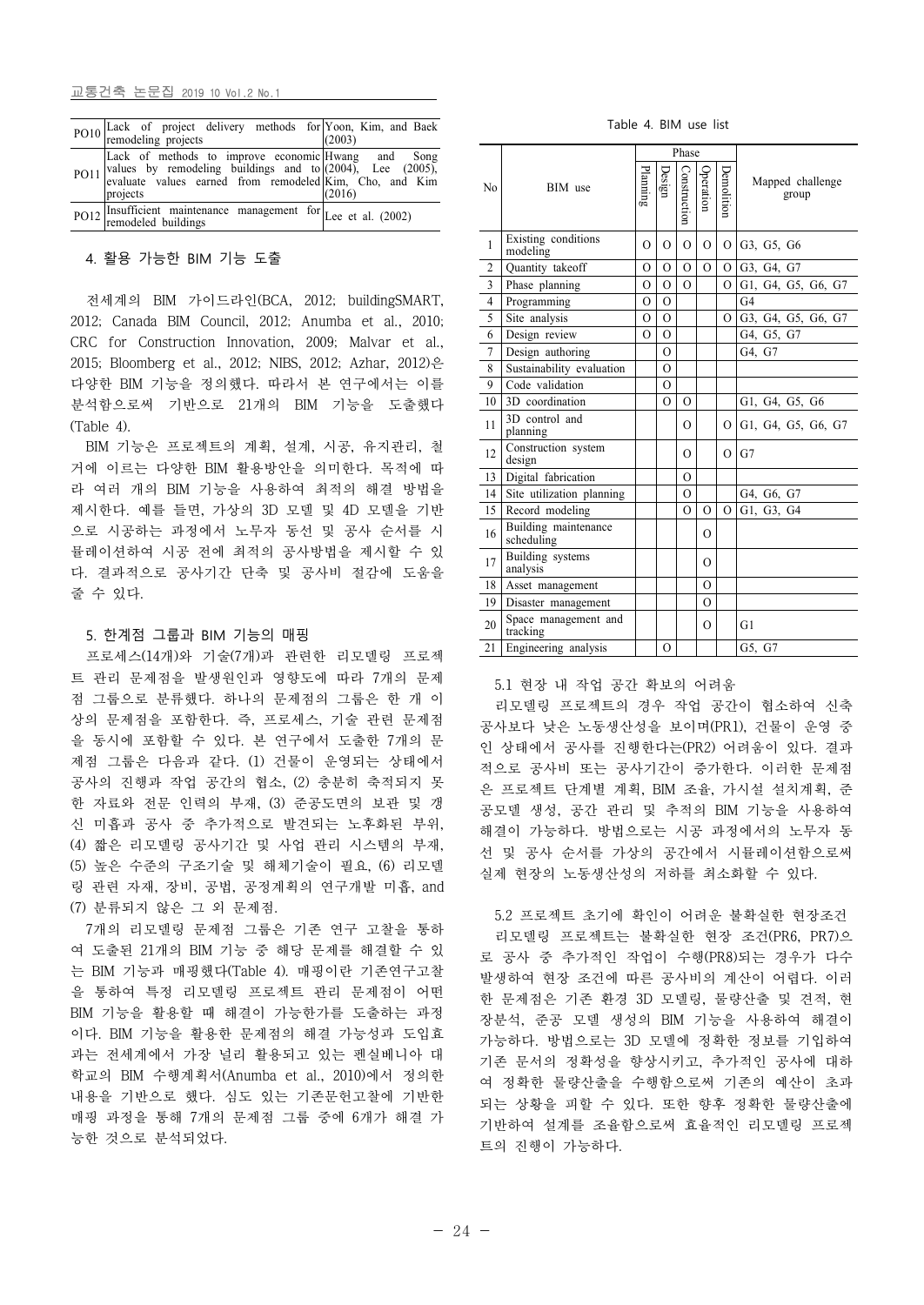5.3 제한적인 공사기간으로 인한 정보 교류 및 관리의 어려움

리모델링 프로젝트의 공사기간은 신축 공사에 비하여 상대적으로 짧고, 감리 감독(PR9) 및 정보교류(PR10), 관리 방법이 미흡(TE1)하여 효율적인 프로젝트 관리에 어려움 이 있다. 이러한 문제점은 BIM 기반 물량산출 및 견적, 프 로젝트 단계별 계획, 공간계획, 현장분석, 설계검토, BIM 모델 생성, BIM 조율, 가시설 설치 계획, 건물 부재의 배 치계획, 준공모델 생성의 기능을 사용하여 해결이 가능하 다. 생성된 3D 모델을 기반으로 프로젝트 관계자에게 설 계를 보여주고, 공간 프로그램 평가, 레이아웃, 시선, 조명 등의 기준을 효율적으로 검토할 수 있다. 또한 시공 이전 에 시공 순서 및 프로젝트 공간의 복잡성을 조정/조율함 으로써 사전에 물리적인 간섭이나 동선의 간섭 등을 제거 하여 감리, 감독 과정에 도움을 줄 수 있다.

5.4 상대적으로 높은 수준으로 요구되는 엔지니어링 기술 리모델링 공사는 일반공사에 비해 높은 수준의 구조기 술이 필요하고(TE2), 기존 구조물 해체 시에 접합부위의 손상으로 인한 경제적 손실 발생 가능성이 있다(TE3). 이 러한 문제점은 기존 환경 3D 모델링, 프로젝트 단계별 계 획, 현장분석, 설계검토, BIM 조율, 가시설 설치 계획, 엔 지니어링 분석의 BIM 기능을 사용하여 해결이 가능하다.<br>생성된 BIM 모델을 활용하여 문제가 발생할 수 있는 부분 에 대한 시각화 및 조율을 함으로써 발생할 수 있는 문제 는 사전에 제거할 수 있다. 또한 BIM 기반의 정확한 물량 산출을 기반하여 철거비용의 예측 및 절감안 도출이 가능하다.

#### 5.5 리모델링 프로젝트의 특성 미고려

리모델링 프로젝트는 일반공사 프로젝트와 달리 철거 공정이 포함되기도 하며, 사용 중에 프로젝트가 진행되기 도 한다. 이로 인하여 리모델링 공사의 특수성을 고려하지 않은 공정 및 시공계획(TE4)의 한계점이나 상대적으로 미 흡한 관련 공법(TE5), 공사장비(TE6), 재료의 연구개발 (TE7)의 한계점이 발생한다. 이는 BIM에 기반한 기존 환 경 3D 모델링, 프로젝트 단계별 계획, 현장분석, BIM 조 율, 가시설 설치계획, 건물 부재의 배치계획을 활용함으로 써 해결이 가능하다. 활용 방안의 예는 다음과 같다. 생성 된 BIM 모델에 시간까지 고려한 4D 모델에 기반하여 시 공현장의 다양한 부재를 시간의 흐름에 따라 시각적으로 표현한다. 결과적으로 가상공간에서 시공 순서 및 공간의 문제점 해결 가능성을 도출하였다. 복잡성을 조율함으로써 현장에서 적용할 수 있는 공정계 획의 수립이 가능하다.

5.6 리모델링 프로젝트 수행을 위한 정보 및 노하우 부족 리모델링 공사 전문 인력의 부재(PR3), 제한적인 리모델 링 공사 자료(PR4) 및 사업 수행 노하우의 부족(PR5)은 BIM을 사용하여 직접적으로 해결하기는 어렵다. 하지만 BIM을 사용하여 제한적인 자료를 보충하고 효율적인 공사 방법을 제시하는 등의 간접적인 도움을 주는 것이 가능하 다.

5.7 그 외 문제점

본 연구에서는 서로 공통점이 부족하여 그룹화가 어려 운 한계점은 그 외의 항목으로 분류하였다. 체계적인 프로 세스 없이 경험과 직관에 의존한 프로젝트 수행(PR11), 넓 은 범위의 철거 공정(PR12), 공간 변경의 어려움(PR13), 안 전에 관한 사항 미고려(PR14)를 포함한다.

체계적인 프로세스 없이 경험과 직관에 의존한 프로젝 트 수행의 한계(PR11)는 BIM 모델 기반의 물량산출 및 견 적, 프로젝트 단계별 계획, 현장분석, 설계검토, 가시설 설 치 계획, 단위 시스템 설계, 건물 부재의 배치계획의 기능 을 사용하여 해결이 가능하다. BIM을 활용하여 효율적인 시공방법에 대해 다양한 옵션을 제시하고, 불필요한 작업 을 제거하여 리모델링 공사가 체계적으로 진행되도록 도 움을 준다. 넓은 범위의 철거 공정(PR12)의 한계점은 BIM 기반의 프로젝트 단계별 계획, 현장분석, 가시설 설치 계 획, 건물 부재의 배치계획의 적용을 통하여 극복이 가능하 다. 이러한 BIM 기능의 적용은 작업장의 생산성을 향상시 키며, 비용 절감에 도움을 준다. 기존 건축물 내 공간 변 경이 어려운 한계점(PR13)은 BIM 기반의 프로젝트 단계별 계획을 적용함으로써 효율적인 시공 순서에 대한 다양한 옵션과 해결책을 제시할 수 있다. 결과적으로 이는 공간 변경 가능성을 높일 수 있다. 안전에 관한 사항 미고려 (PR14)의 문제점은 BIM 기반 프로젝트 단계별 계획, 현장 분석, 가시설 설치 계획, 단위 시스템 설계, 엔지니어링 분석을 통하여 개선할 수 있다.

## 6. 결론

리모델링 프로젝트의 수는 증가하고 있지만 아직까지 리모델링 프로젝트 수행에 있어 다수의 한계점이 발견되 고 있다. 본 연구에서는 이러한 한계점을 해결하기 위한 BIM 적용 가능성을 분석했다. 가능성 분석은 기존문헌고 찰을 통하여 도출된 BIM 사용방법과 그 잠재적 가치를 기 준으로 수행되었다.

본 연구에서는 기존 문헌고찰을 통하여 리모델링 프로 젝트의 프로세스 관련한 14개의 한계점, 기술관련 7개, 정 책관련 12개의 한계점을 도출했다. 정책 관련 문제점은 BIM을 활용한 해결이 어렵기 때문에 연구범위에서 제외하 였다. 프로세스, 기술 관련 문제점의 해결을 위하여 활용 가능한 BIM 기능을 매핑함으로써 BIM을 이용한 리모델링

매핑 결과, 리모델링 프로젝트의 정보 및 노하우 부족 (G6)과 관련한 3개의 한계점을 제외하고는 BIM의 적용을 통하여 해결 가능할 것으로 분석되었다. 11개의 프로세스 관련 한계점과 7개의 기술 관련한 한계점이 BIM을 도입함 으로써 해결 가능했다. BIM의 도입으로 해결 가능한 한계 점 그룹은 다음과 같다. 현장 내 작업 공간 확보의 어려움 (G1), 프로젝트 초기에 확인이 어려운 불확실한 현장조건 (G2), 제한적인 공사기간으로 인한 정보 교류 및 관리의 어려움(G3), 상대적으로 높은 수준으로 요구되는 엔지니어 링 기술(G4), 리모델링 프로젝트의 특성 미고려(G5) 등이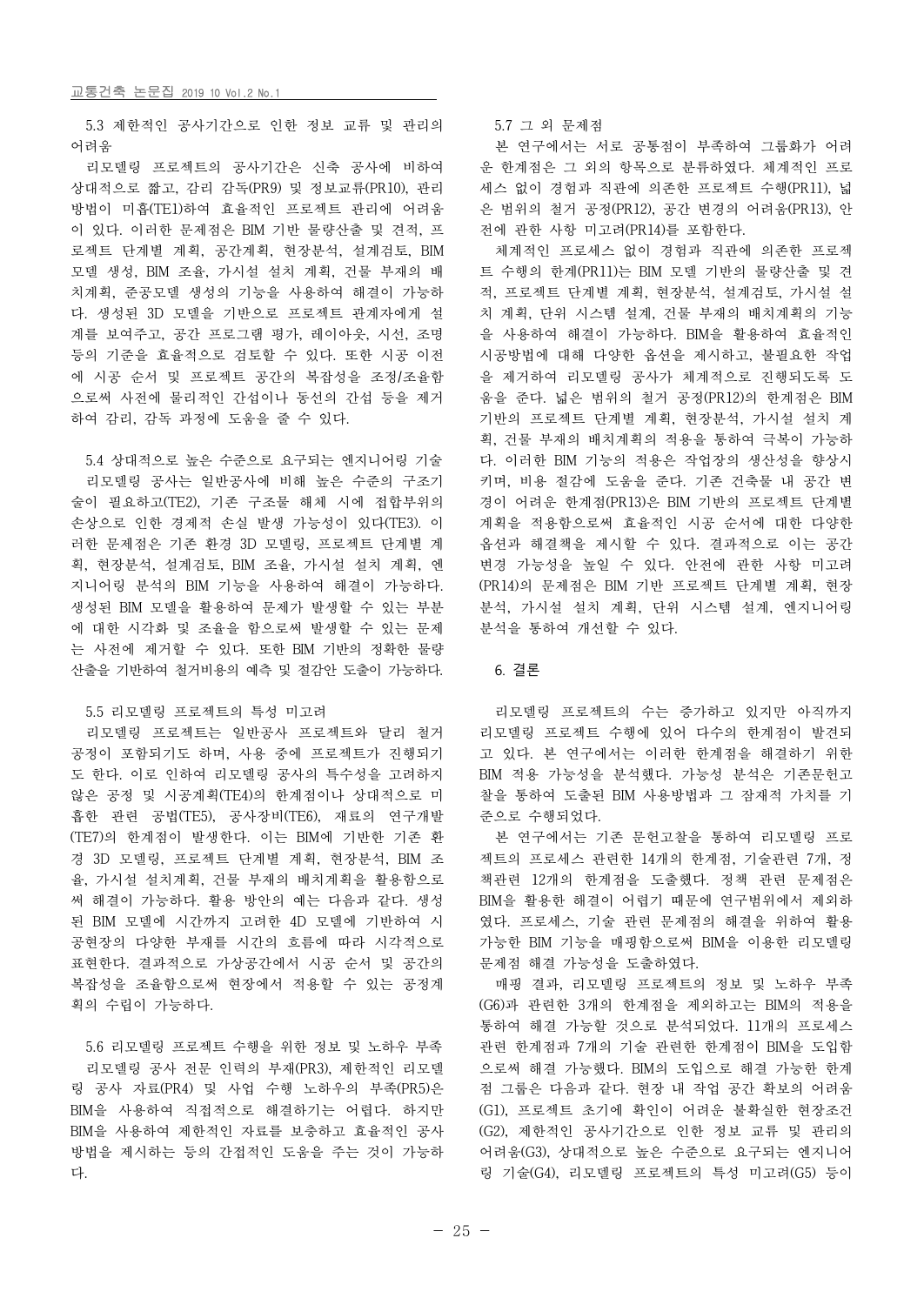있었다. 해결이 어려운 한계점은 리모델링 공사 전문 인력 의 부재(PR3), 제한적인 리모델링 공사 자료(PR4) 및 사업 <mark>수행 노하우의 부족(PR5)이었다.</mark><br>- 본 연구에서는 심도 있는 기존문헌고찰을 통하여 BIM을

이용한 리모델링 프로젝트의 문제점 해결 가능성을 도출 하였다. 하지만 연구 범위상 해결 가능성 도출에만 그치고 있으며, 문제 해결을 위한 BIM 기능의 활용 방안에 대한 연구는 아직 진행되지 않았다. 향후에 BIM을 활용하여 어 떻게 리모델링 프로젝트의 한계점을 해결할 수 있는가에 대한 연구를 진행하고자 한다.

## REFERENCES

- 1. C. Aumba, C. Dubler, S. Goodman, C. Kasprzek, R. Kreider, J. Messner, C. Salija, and N. Zikic. (2010). BIM Project Execution Planning Guide Version 2.0, USA
- 2. S. Azhar, M. Khalfan, and T. Maqsood. (2012). Building information modeling (BIM): now and beyond, Australasian Journal of Construction Economics and Building, 12(4), pp.16-28
- 3. B. Bae, K. Kim, D. Shin, and H. Cha. (2017). Improvement of calculating method of the officially assessed individual house price of aged apartment remodeling reflecting feasibility analysis, Korean Journal of Construction Engineering and Management, 18(6), pp.89-97.
- 4. BCA. (2012). Singapore BIM Guide, Building and Construction Authority, Singapore.
- 5. R. Bloomberg, J. Burney, and D. Resnick. (2012). BIM Guidelines, New York City, USA.
- 6. buildingSMART. (2012). Common BIM Requirements V1.0, USA.
- 7. Canada BIM Council. (2012) AEC (CAN) BIM Protocol, Canada
- 8. W. Cha, B. Lim, C. Shin, J. Lee, and J Jeon. (2008). Availability evaluation system for remodeling of existing apartment houses, Korean Journal of Construction Engineering and Management, 9(5), pp.204-213.
- 9. J. Choi, J. Choi, and C. Park. (2016). Research on the representative types of aged apartments in the 1st-phase new town for remodeling, Journal of the Architectural Institute of Korea, 32(4), pp.33-40.
- 10. Georgia Tech. (2016). Georgia Tech BIM Requirements & Guidelines for Architects, Engineers and Contractors, USA.
- 11. J. Han, H. Cha, and D. Lee. (2009). A measure for standardization of old aged apartment remodeling through application of BIM, Korean Journal of Construction Engineering and Management, 10(3), pp.53-61.
- 12. J. Han and D. Shin. (2012). A study on the story increase for securing the feasibility of aged-housing remodeling, Korean Journal of Construction Engineering and Management, 13(3), pp.152-159.
- 13. K. Hwang and S. Song. (2004). The priority analysis of remodeling programs for improving the financial value of apartment, Journal of the Architectural Institute of Korea, 20(3), pp.211-218.
- process model of environment-friendly demolition works for aged housing remodeling, Proceedings of the Conference of the Korea Institute of Construction and Engineering Management, pp.1-8.
- 15. N. Ji, C. Lee, and B. Lim. (2016). A comparative study of factors influencing living satisfaction between groups who prefer housing reconstruction and housing remodeling, Journal of the Korean Regional Development Association, 28(5), pp.71-88.
- 16. E. Jung, H. Jung, H. Lee, and S. Kim. (2005). A case study on the remodeling and repair/rehabilitation of the multi-owned buildings, Proceedings of the Conference of the Korea Institute of Building Construction, pp.219-222.
- 17. C, Kang (2015). Study on the improvement of a building remodeling process utilizing BIM, Master Thesis, Kongju University, South Korea
- 18. S Kang, Y. Hwang, and K Kim. (2008). A scheduling method of dismantling work considering specific condition of remodeling project - focused on old aged apartment house with wall-slab structure, Korean Journal of Construction Engineering and Management, 9(5), 104-15.
- 19. C. Kim, U, Kim, and G. Yang. (2003). The analysis of user demands on residental building remodelling, Journal of the Korea Institute of Building Construction, 3(1), 161-68.
- 20. D. Kim, Y. Choi, and G. Kim. (2010). A study on the agreement rate encouraging restriction factor of multi-family housing remodeling, Korean Journal of Construction Engineering and Management, 11(1), pp.122-129.
- 21. D. Kim, S. Jung, S. Choi, and D. Shon. (2001). Remodeling for multi-story restates as urban regeneration in Seoul, Seoul Development Institute, South Korea
- 22. H. Kim and J. Lee. (2017). The development of the manual about BIM-based approach and tool for supporting decision-making in the phase of remodeling project, Proceedings of the Conference of the Architectural Institute of Korea, pp.261-264.
- 23. J. Kim, K. Cho, and T. Kim. (2016). Real estate appraisal method for the remodeled office building - focusing of income capitalization method, Journal of the Architectural Institute of Korea, 32(7), pp.57-63.
- 24. J. Kim, Y. Park, and Y. Cho. (2005). Improvement plan for apartment remodeling, Proceedings of the Conference of Korea Institute of Building Construction, pp.133-136.
- 25. K. Kim and H. Baek. (2015). Comparative analysis between RSMeans and standard estimating system for